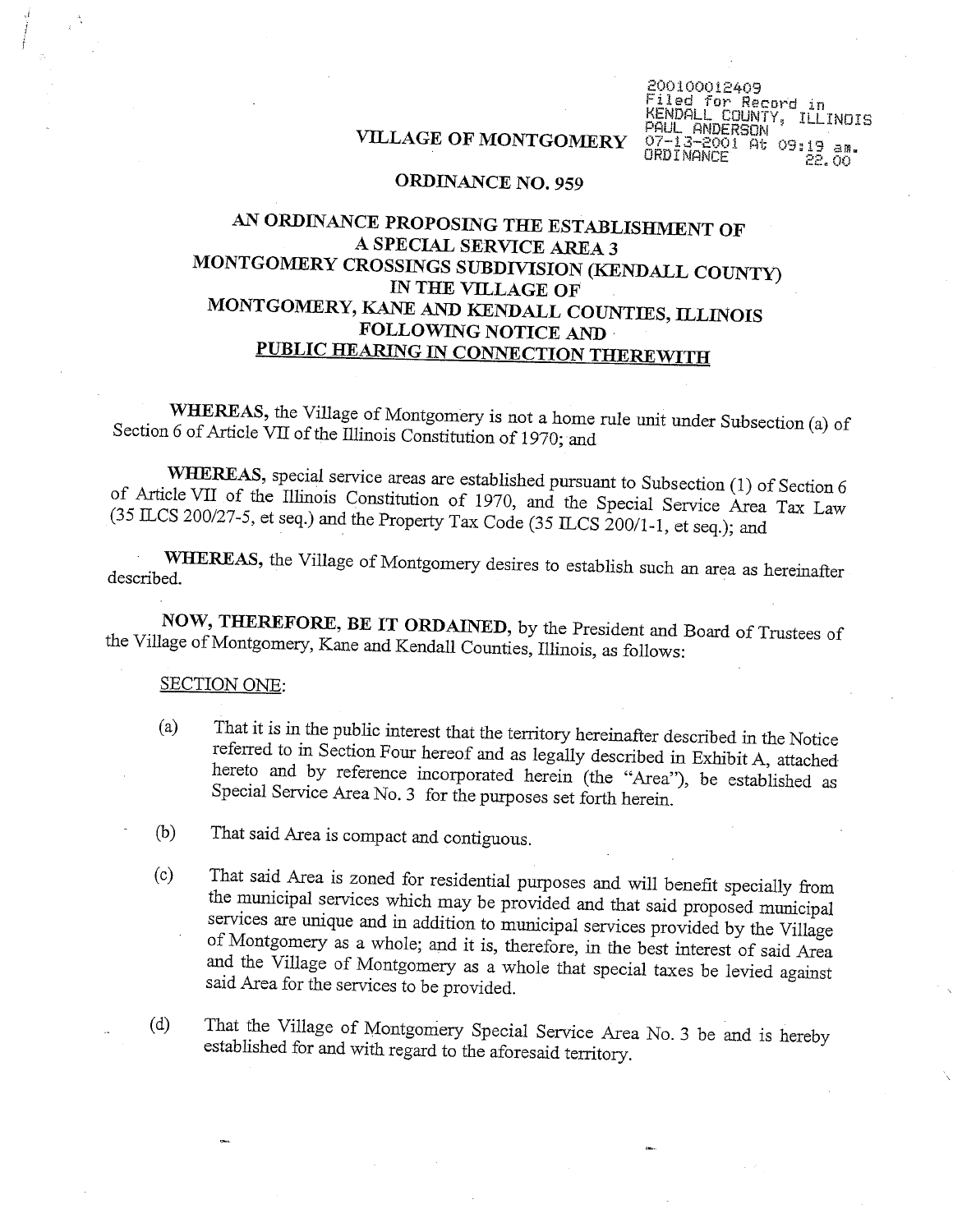## SECTION TWO:

That the purpose of the Village of Montgomery Special Service Area No.3 is to provide for the care, maintenance, renewal and replacement of the Common Facilities (being landscape islands and buffers, subdivision entry monument signs and surrounding landscape treatments, and storm water retention/detention facilities in 50' wide buffers as identified on the final plat of the subdivision), including, without limitation, the mowing and fertilizing of grass, pruning and trimming of trees, removal and replacement of diseased or dead landscape material, and the repair and replacement of monument signs. The proposed municipal services are unique and are in addition to the services provided by the Village generally. Annual taxes shall be assessed and levied for said special municipal services (which such services shall include both the cost thereof and administrative costs) in said Area, on property in said Area in addition to all other municipal taxes; provided that the special annual tax shall be levied upon the equalized assessed value of the property in said Area in an amount not to exceed an annual rate of one and one-tenth percent (1.1%, being \$1.10 per \$100) of equalized assessed valuation thereof. This tax shall be levied for an indefinite period of time commencing during and in the years subsequent to the date of this Ordinance, as hereinafter provided. Said taxes shall be in addition to all other taxes provided by law and shall be levied pursuant to the provisions of the Property Tax Code. Notwithstanding the foregoing, taxes shall not be levied hereunder and said Area shall be "dormant", and shall take effect only upon the issuance of occupancy permits for 85% of the dwelling units planned and platted for the Montgomery Crossings Subdivision (the "Implementation Date"). On and after the Implementation Date said levies are intended to produce approximately \$125,000.00 annually for the cost for said services. However, the Village may annually levy hereunder up to the maximum rate specified herein for the cost for the said services, as said services become necessary and are provided for.

#### **SECTION THREE:**

That a public hearing has been held on the 25th day of June 2001, at 7:00 p.m. in the Montgomery Village Hall, 1300 S. Broadway, Montgomery, Illinois, 60538 with regard to the establishment of Village of Montgomery Special Service Area No. 3 for the territory described in the Notice referred to in Section Four hereof. At the hearing, there was considered the levy of an annual tax as described and limited in Section Two hereof.

## **SECTION FOUR:**

That the notice of hearing was published on the  $25th$  day of  $\text{May}$  2001, being not less than fifteen (15) days prior to the public hearing, in a newspaper in general circulation in the Village of Montgomery. In addition, notice by mailing was given by depositing said notice in the U.S. Mail addressed to the person or persons in whose name the general taxes for the last preceding year were paid on each lot, block, tract, or parcel of land lying within proposed Special Service Area No. 3, and the owners of record. Said notice was mailed on or before the 25th day of May 2001, being not less than ten (10) days prior to the public hearing. In the event taxes for the last preceding year were

2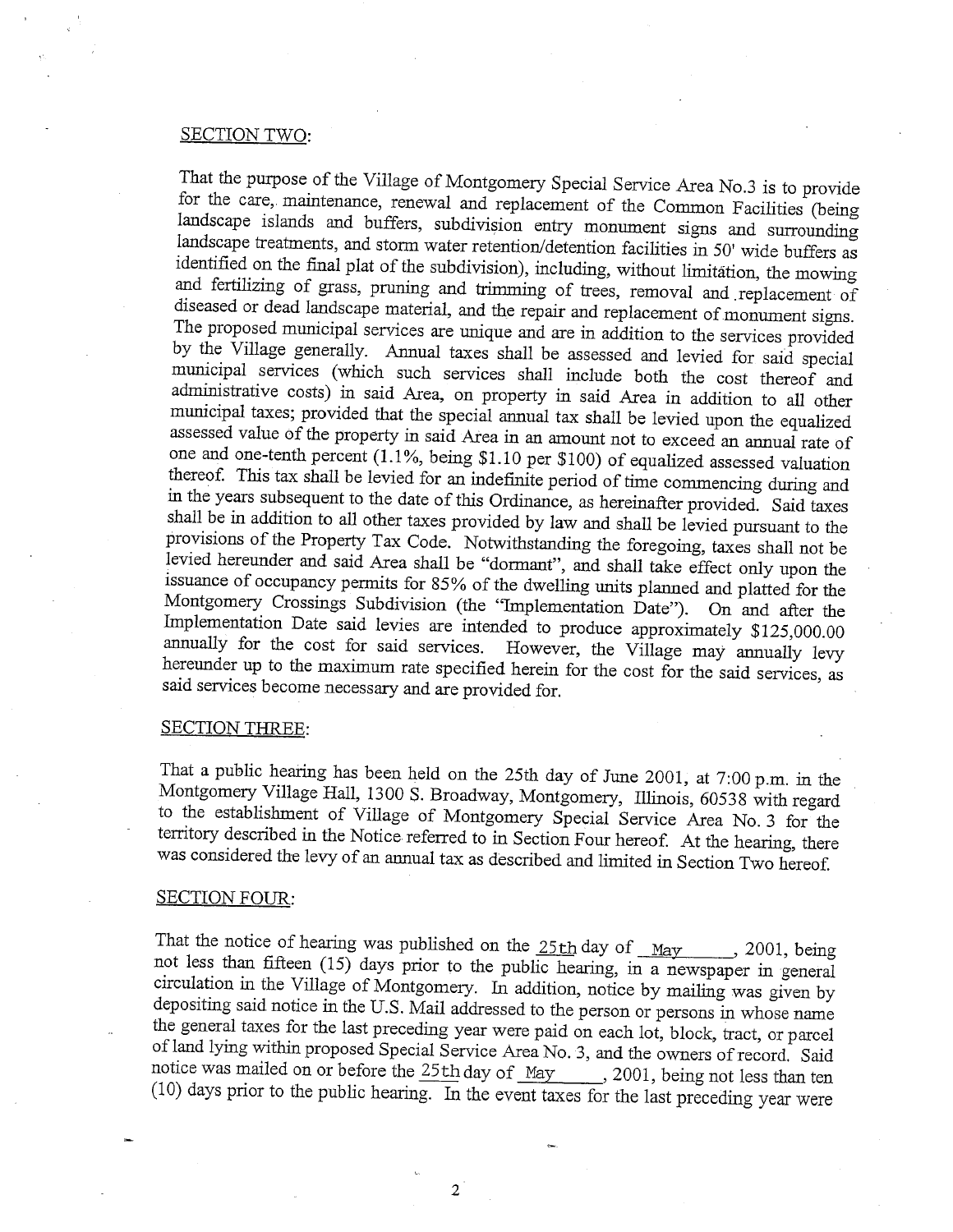not paid, the Notice was sent to the person last listed on the tax rolls prior to that year as the owner of said property. Notice was provided for substantially in the form described by Exhibit "B" attached hereto.

### **SECTION FIVE:**

That this ordinance shall be in full force and effect, and shall be controlling, upon its passage and approval.

#### **SECTION SIX:**

That all ordinances or parts of ordinances thereof in conflict therewith are hereby repealed to the extent of any such conflict.

#### **SECTION SEVEN:**

That any section or provision of this ordinance that is construed to be invalid or void shall not affect the remaining sections or provisions which shall remain in full force and effect thereafter.

PASSED AND APPROVED by the President and Board of Trustees of the Village of Montgomery, Kane and Kendall Counties, Illinois, on the  $\frac{\partial L}{\partial s}$  day of  $\frac{\partial L}{\partial s}$ 2001.

Uya Wick

President of the Board of Trustees of the Village of Montgomery, Kane and Kendall Counties, Illinois

ATTEST: Clerk, Village of Montgomery



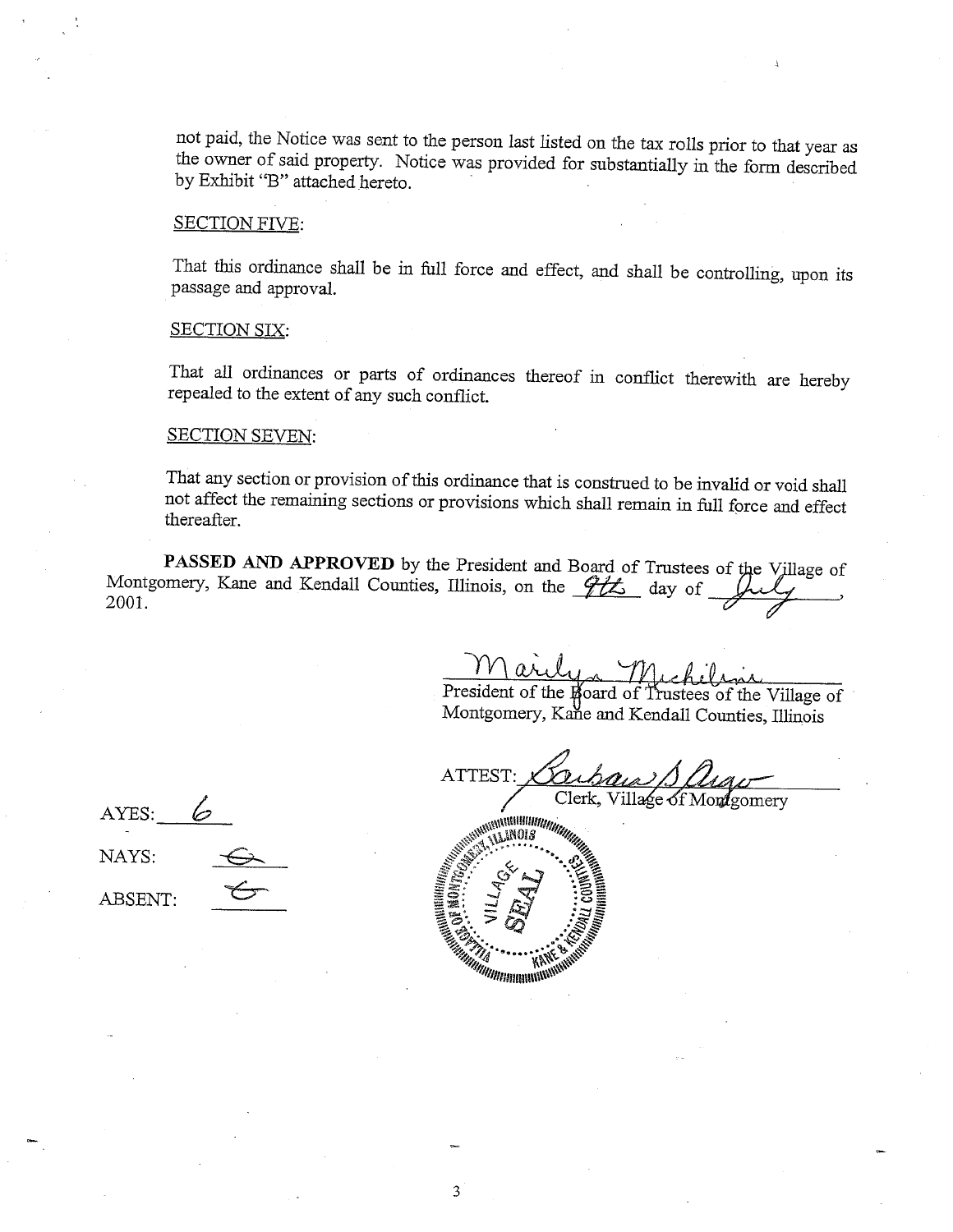## **EXHIBIT A**

THAT PART OF THE SOUTHWEST QUARTER OF SECTION 1 AND THAT PART OF THE SOUTHEAST QUARTER OF SECTION 2, TOWNSHIP 37 NORTH, RANGE 7 EAST OF THE THIRD PRINCIPAL MERIDIAN DESCRIBED AS FOLLOWS: COMMENCING AT THE SOUTHEAST CORNER OF SAID SOUTHEAST QUARTER; THENCE WESTERLY ALONG THE SOUTH LINE OF SAID SOUTHEAST QUARTER, 1700.61 FEET TO THE MONUMENTED EASTERLY LINE OF A TRACT CONVEYED TO JOHN AND ALYCE HATTERSLEY BY WARRANTY DEED RECORDED MARCH 8, 1956 IN BOOK 117 AT PAGE 86 FOR THE POINT OF BEGINNING; THENCE EASTERLY ALONG SAID SOUTH LINE 954.80 FEET; THENCE NORTHEASTERLY ALONG A LINE WHICH FORMS AN ANGLE OF 117 DEGREES 00 MINUTES 00 SECONDS WITH THE LAST DESCRIBED COURSE, MEASURED CLOCKWISE THEREFROM, 56.75 FEET; THENCE NORTHEASTERLY ALONG A LINE WHICH FORMS AN ANGLE OF 215 DEGREES 53 MINUTES 25 SECONDS WITH THE LAST DESCRIBED COURSE, MEASURED CLOCKWISE THEREFROM, 527.90 FEET; THENCE NORTHWESTERLY ALONG A LINE WHICH FORMS AN ANGLE OF 94 DEGREES 36 MINUTES 52 SECONDS WITH THE LAST DESCRIBED COURSE, MEASURED CLOCKWISE THEREFROM, 30.10 FEET TO THE CENTERLINE OF BLACKBERRY CREEK; THENCE NORTHEASTERLY ALONG SAID CENTERLINE 517.63 FEET TO THE NORTHWEST CORNER OF LOT 1 OF "PROBST SUBDIVISION, BRISTOL TOWNSHIP, KENDALL COUNTY, ILLINOIS" THENCE GENERALLY NORTHERLY, ALONG THE NORTHWESTERLY LINE OF SAID PROBST SUBDIVISION, 720.44 FEET TO THE MOST NORTHERLY CORNER OF LOT 4 OF SAID PROBST SUBDIVISION; THENCE SOUTHEASTERLY ALONG THE NORTHEASTERLY LINE OF SAID LOT 4 AND SAID LINE EXTENDED, 807.54 FEET TO THE CENTERLINE OF GALENA ROAD; THENCE NORTHEASTERLY, ALONG SAID CENTERLINE OF GALENA ROAD, 1542.38 FEET TO THE WESTERLY LINE OF THE EASTERLY 658.68 FEET, AS MEASURED ALONG THE NORTH LINE OF SAID SOUTHWEST QUARTER, THENCE NORTHERLY ALONG SAID WESTERLY LINE 871.67 FEET TO THE NORTH LINE OF SAID SOUTHWESTERN QUARTER, THENCE WESTERLY ALONG SAID NORTH LINE 1985.41 FEET TO THE NORTHWEST CORNER OF SAID SOUTHWESTERN QUARTER; THENCE SOUTHERLY ALONG THE WEST LINE OF SAID SOUTHEAST QUARTER, 2104.18 FEET TO A POINT ON SAID WEST LINE WHICH IS 544.50 FEET, MEASURED ALONG SAID WEST LINE, NORTHERLY OF THE SOUTHWEST CORNER OF SAID SOUTHWEST QUARTER; THENCE SOUTHEASTERLY 588.33 FEET TO A POINT ON THE SOUTH LINE OF SAID SOUTHEAST QUARTER WHICH IS 228.36 FEET, MEASURED ALONG SAID SOUTH LINE, EASTERLY OF THE SOUTHWEST CORNER OF SAID SOUTHEAST QUARTER; THENCE EASTERLY, ALONG SAID SOUTH LINE, 736.30 FEET TO THE POINT OF BEGINNING IN BRISTOL TOWNSHIP, KENDALL COUNTY, ILLINOIS.